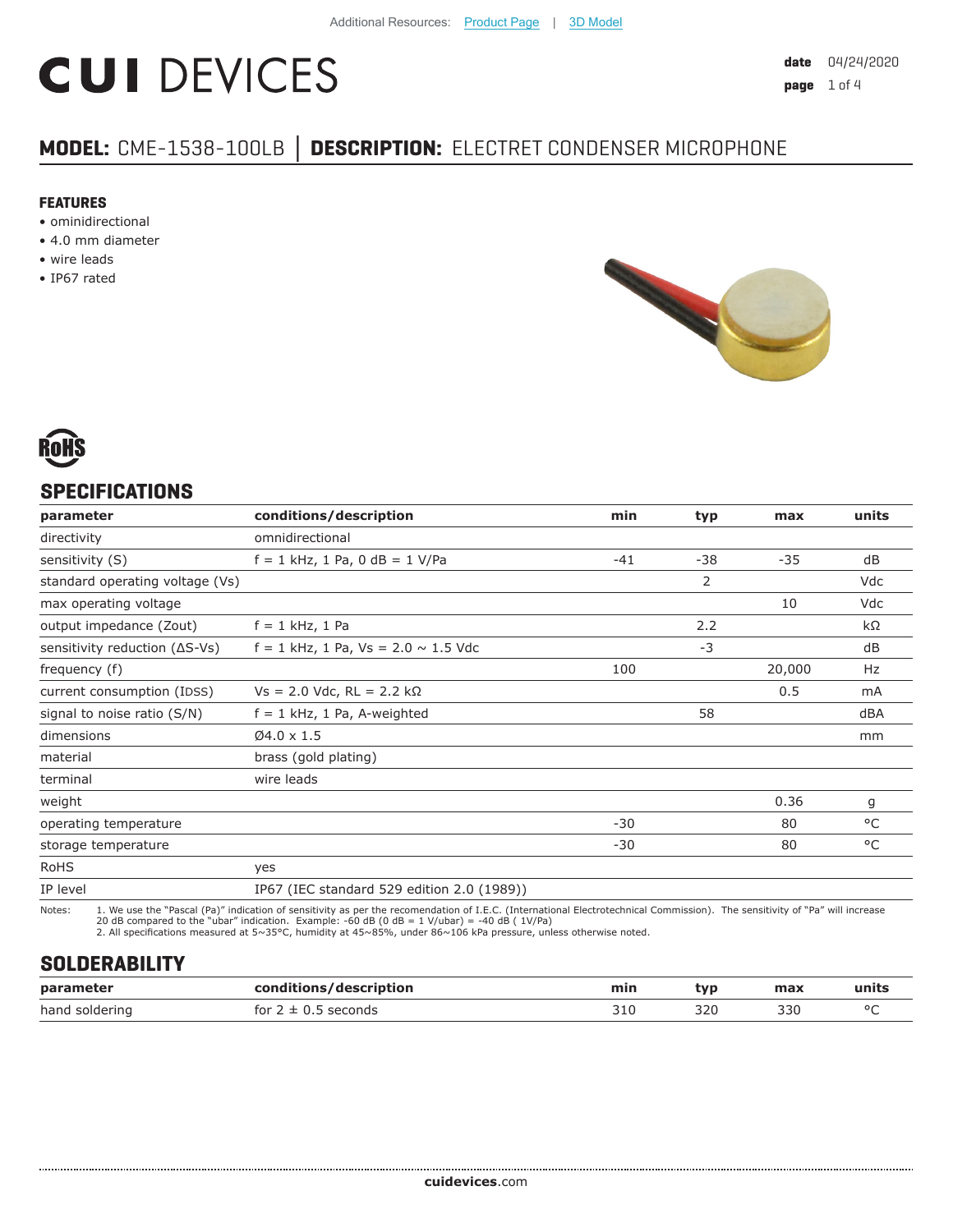Term.1

 $^{(+)}$ 

 $100 + 4$ 

Red

 $1.0 + 0.5$ 

### **MECHANICAL DRAWING**

units: mm MAX 2.9 tolerance: ±0.2 mm Term.2  $1.5\!\pm\!0.2$ wire: UL1571 32 AWG **ø4.0±0.15** <u>LINNAND S</u>  $($ - $)$ <br>Black RAND SAN

## **FREQUENCY RESPONSE CURVE**





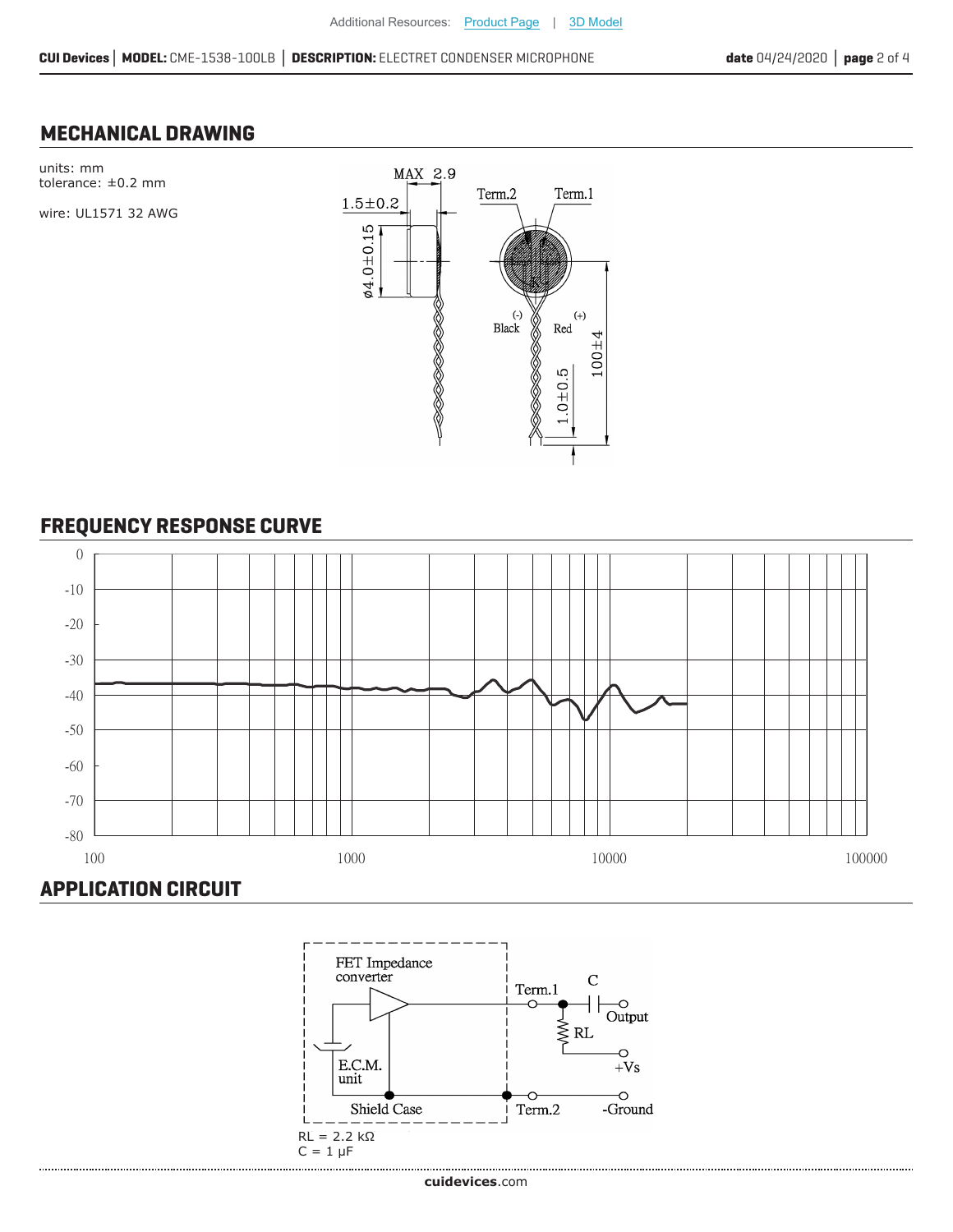#### **PACKAGING**

units: mm

Inner Box Size: 310 x 248 x 49 mm Outer Box Size: 336 x 295 x 275 mm Inner Box QTY: 3,000 pcs per box Outer Box QTY: 15,000 pcs per box